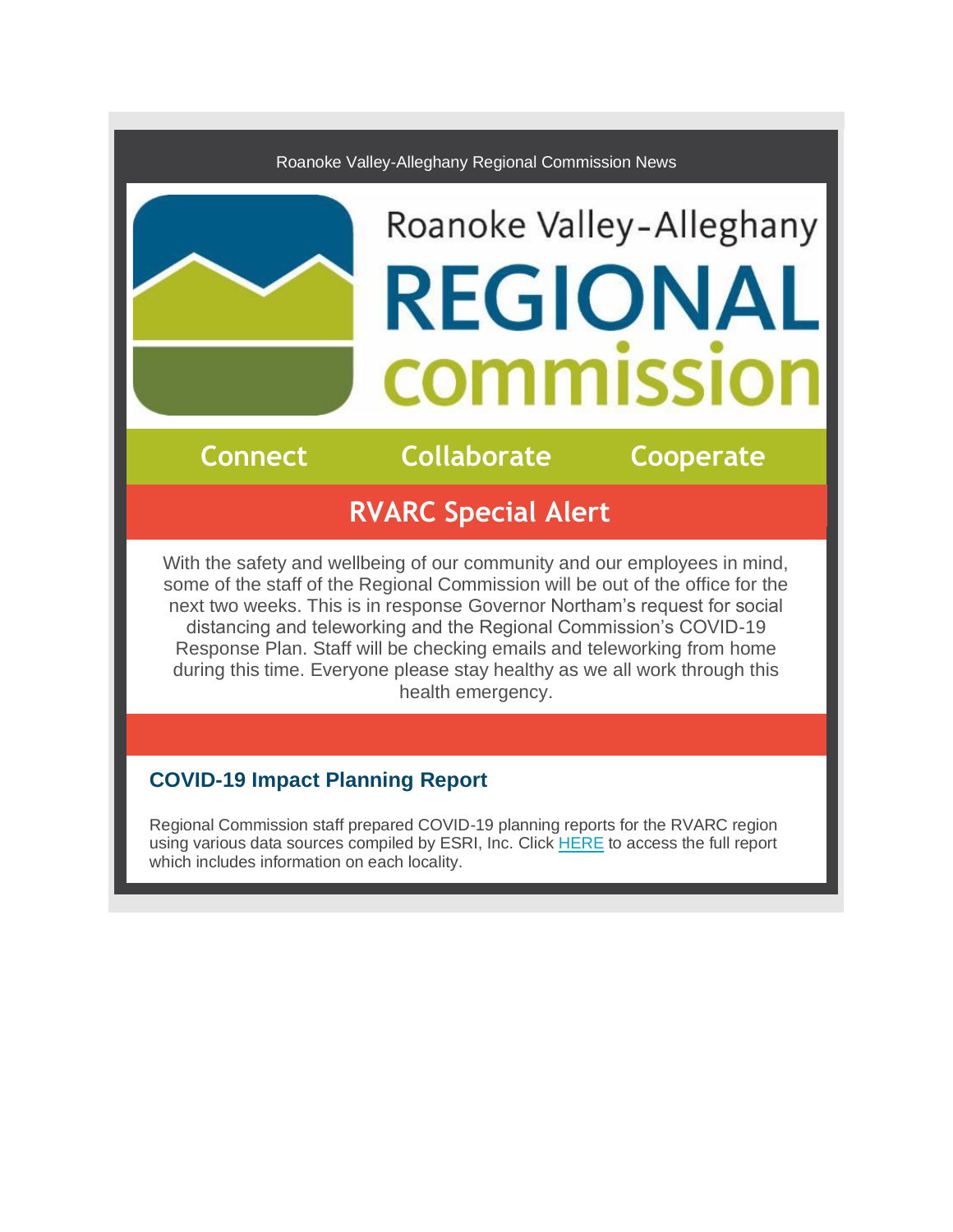

#### **RIDE Solutions Hosts Earth Day Online University**

On April 22nd, the Commission's RIDE Solutions commuter assistance program celebrated Earth Day by hosting Earth Day Online University – a virtual educational event held on social media to promote multiple aspects of green living. The event brought together local governments, businesses, and nonprofits, along with resources from national and international experts to discuss issues like transportation, stormwater, recycling, lighting, home gardening, beekeeping, and more.

"Normally, this would be a time to get outside, to celebrate with friends and neighbors by taking a chance to connect with neighbors, or maybe volunteer with a



local environmental group on a river cleanup or other related event," said RIDE Solutions Director Jeremy Holmes. "While the lockdown imposed by COVID-19 ended those opportunities, we thought it was important to continue the education and inspiration that we would normally see with an Earth Day celebration, and wanted to highlight everything happening here in the region to help protect and sustain the environment.:

Hosted primarily via a Facebook event page, Earth Day Online University had 483 attendees and was seen by over 25k people ahead of Earth Day. It featured 39 videos shared approximately every minutes starting at 9 am and ending at 6pm. As of the time of this newsletter, videos from the event had been viewed 9,016 times.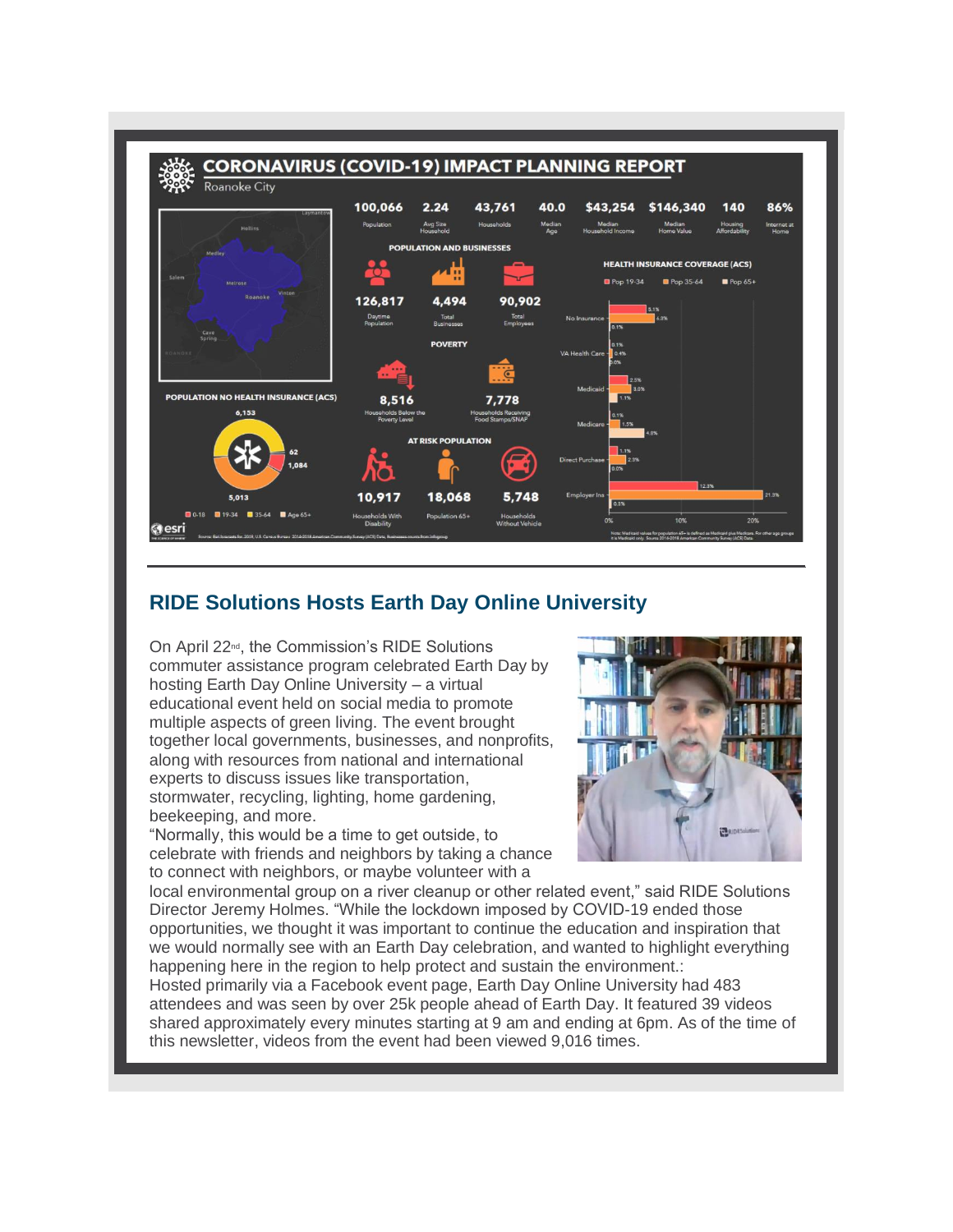The full lineup of videos produced for and shared on Earth Day Online University are available at [ridesolutions.org/earthdayonline.](http://r20.rs6.net/tn.jsp?f=001qA35Bk5bmE7uWTVxpPoGC7-UKewXoBxnEWNd27n5-ihluPD8OEyy5VRGCWHO3-KY_dLn5mqxCfEXPUN63gI6BmxUWMXTw-TfveRq1UhKkxvL6j-N6YTu43e-FIlKFkNJLktJP3rIepSY6lEDq1zEChiiilRRWE3i8f-f_twKJRE=&c=bQq_XDB3oyXm2kXdE2PTNHyiW1TnblWvtlapOQkkoaGn2TsUfqqJrA==&ch=gsfU1nGedYAAgWvCoNDKxXSNzj4oljXcHb0LkvRSSJsq9KAOBZ72Fw==)



#### **Regional Commission Receives VHDA Grant for Regional Housing Study**

On April 10th, staff was notified by the Virginia Housing Development Authority that it received a Community Impact Grant for \$80,000 to develop a Regional Housing Market Study Analysis. With this funding, a consultant will be hired to perform the study. The study will include the Counties of Franklin and Roanoke (incorporating the Towns of Boones Mill, Rocky



Mount, and Vinton respectively), and the Cities of Roanoke and Salem.

The goals of the study are to:

- Develop a document that identifies housing needs and provides both a regionwide and locality-specific market analysis.
- Analyze commuter and residential patterns.
- Incorporate results and findings from recently performed housing studies in Botetourt County, Village of Ferrum (Franklin County), Route 419 Town Center Plan Residential Analysis (Roanoke County), and the Alleghany Highlands portion of the region.
- Create economic development opportunities by providing strategies to address housing concerns.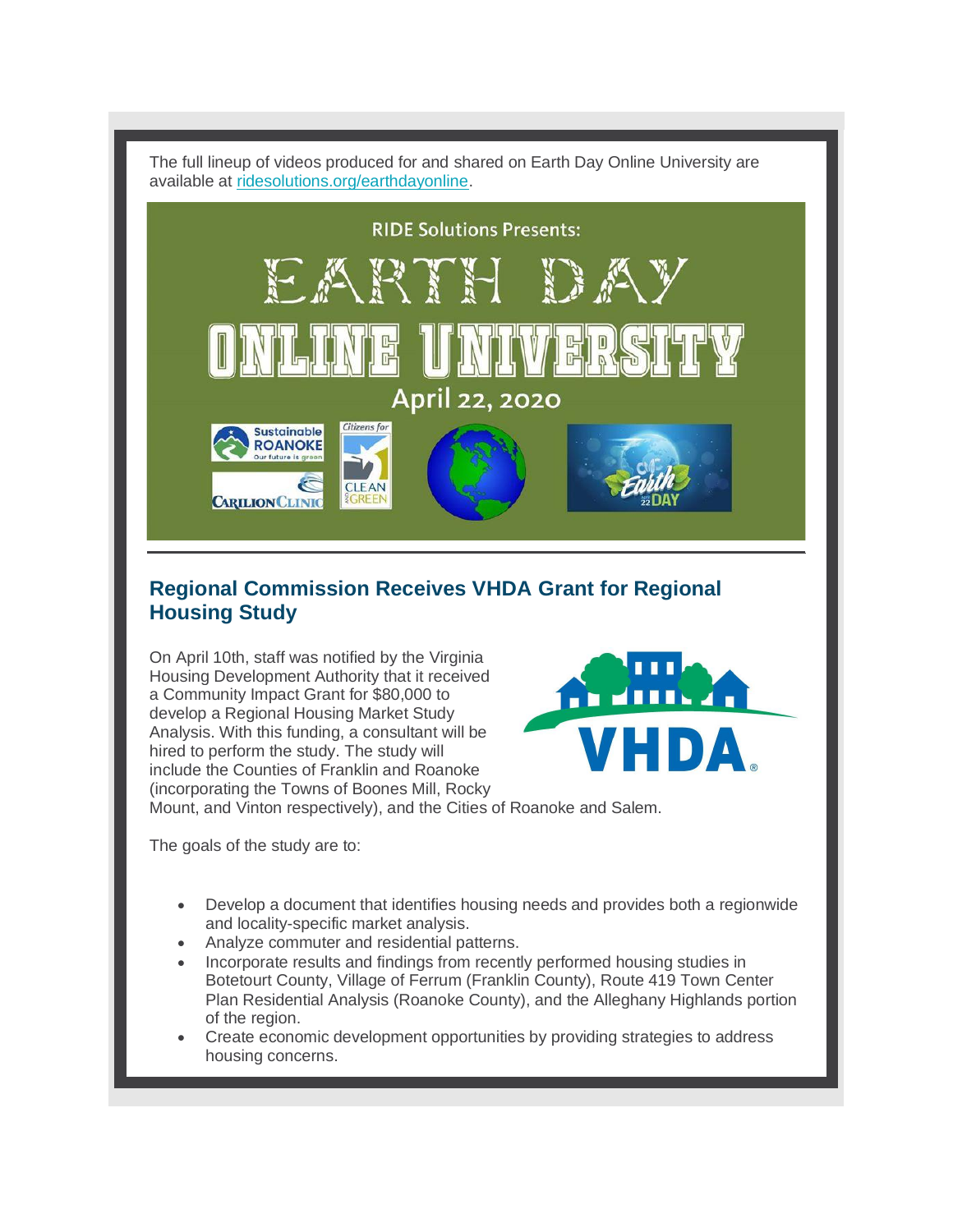- Develop regional and locality-specific recommendations that address local housing needs and encourage private investment.
- Engage stakeholders to determine local housing needs and identify potential opportunities and partners to address and identify needs.

Staff received seven responses to a Request for Proposals issued in late February, and have since interviewed three consulting firms. Currently, staff is in negotiations with one firm and is hopeful to execute a contract and begin the Study in May.

#### **Bicycle and Pedestrian Counts**

RVARC partners with the Greenway Commission, the Virginia Department of Transportation, and Virginia Tech who provide equipment to count people on greenways, sidewalks, and bike lanes. The data support grant applications to fund facilities such as greenways, sidewalks, bike lanes, crosswalks, curb ramps, and pedestrian signals. City, county, and town staff use the data to justify new projects and the staff to support those projects. We are just beginning to explore how our data can support local businesses and public health.

View past, present, and proposed count locations [here.](http://r20.rs6.net/tn.jsp?f=001qA35Bk5bmE7uWTVxpPoGC7-UKewXoBxnEWNd27n5-ihluPD8OEyy5VRGCWHO3-KYnp0puWtUeolpcrGKDlKYkQjwXcA22XR3buKAwUcFTXrRhOKGSl1JM1I_dsBquFi758Z4kOsoERB-LVhfPIgXRvkkK8Sy_QrHB9JT3jw_29acT1csNsmjafK7D2UcVaYhmOyuiMjbVPoi1mxuGyl_JTd6ufn_0jYI&c=bQq_XDB3oyXm2kXdE2PTNHyiW1TnblWvtlapOQkkoaGn2TsUfqqJrA==&ch=gsfU1nGedYAAgWvCoNDKxXSNzj4oljXcHb0LkvRSSJsq9KAOBZ72Fw==) View live count data [here.](http://r20.rs6.net/tn.jsp?f=001qA35Bk5bmE7uWTVxpPoGC7-UKewXoBxnEWNd27n5-ihluPD8OEyy5VRGCWHO3-KYgxm5nQoh-PZvkWWwN8B7jk1S-1UFpeipL11R32Lqpak7359jXMBT5ygiJzegGDzyAqjMXqGFCs1cODhDGnKGRoAoYKak3p5IH8Nlo1XEILZMu40DBOx4FA==&c=bQq_XDB3oyXm2kXdE2PTNHyiW1TnblWvtlapOQkkoaGn2TsUfqqJrA==&ch=gsfU1nGedYAAgWvCoNDKxXSNzj4oljXcHb0LkvRSSJsq9KAOBZ72Fw==)



Campbell Ave - Pandemic

**Figure Legend:** Average hourly pedestrian traffic on Campbell Avenue from February 15 – March 15, 2020 (Before) and from April 1 – April 7, 2020 (During). The noon peak in pedestrian traffic is so prominent that it obscures the typical morning and evening commuter peaks (blue line). While pedestrian activity drops off in the evening, it is still lively until early morning. Pedestrian traffic is much lower at all hours during the pandemicinduced social distancing (orange line).

#### **Emergency Meetings of RVTPO and RVARC Held**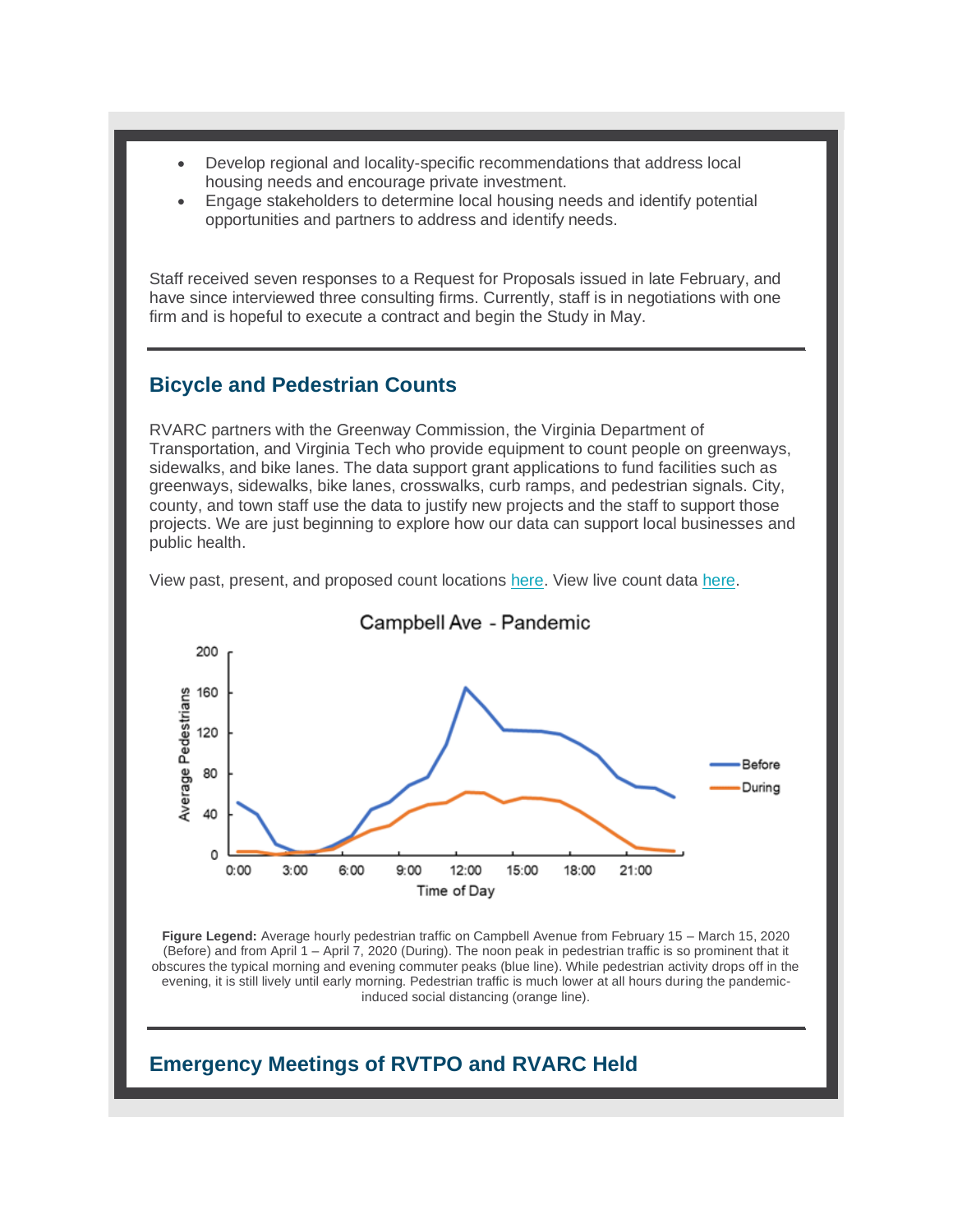

**REGIONAL COMMISSION** 

Roanoke Valley Transportation PLANNING ORGANIZATION On April 23rd, the Roanoke Valley Transportation Planning Organization Policy Board and the Roanoke Valley-Alleghany Regional Commission Board held emergency meetings without a quorum present in one location. This was made possible as a result of Governor Northam's State of Emergency Declaration on March 12.

At each respective meeting, there were two actions that the Boards considered:

- 1. Establishing a written policy authorizing participation in meetings via electronic communication; and
- 2. Authorizing adoption of procedures for electronic public meetings and public hearings to ensure the continuity of government during the COVID-19 pandemic.

Most all of the localities in the region had previously adopted written policies and emergency ordinances which allowed for electronic meetings without a quorum present in one place. In each of the localities' emergency ordinances, regional public bodies were also identified as being unsafe to hold in one location. As a result, the RVTPO and RVARC Boards adopted a written electronic meetings policy (to be used in nonemergency situations), and adopted the City of Roanoke's Emergency Ordinance of March  $27<sup>th</sup>$  with procedures to hold regular meetings electronically without a quorum present in one location.

The next day, Governor Northam Signed into law HB 29, the budget bill, which among its many amendments had language allowing public bodies during a state of emergency to meet electronically without a quorum present in one location. It also allowed for procedures to be developed in to maintain continuity of operations during the emergency. It is anticipated that in the 2021 General Assembly session, formal legislation will be enacted in the Code of Virginia.

Regular meetings will continue of the RVTPO and RVARC remotely through the duration of the state and local states of emergency.

### **RVARC and RVTPO Submit SMART SCALE FY22 Pre-Application**

April  $17<sup>th</sup>$  was the deadline for submission of pre-applications for the FY22 round of SMART SCALE funding. On behalf of its member localities, the RVARC and RVTPO have submitted a total of six pre-applications (three from each body). The project preapplications are as follows: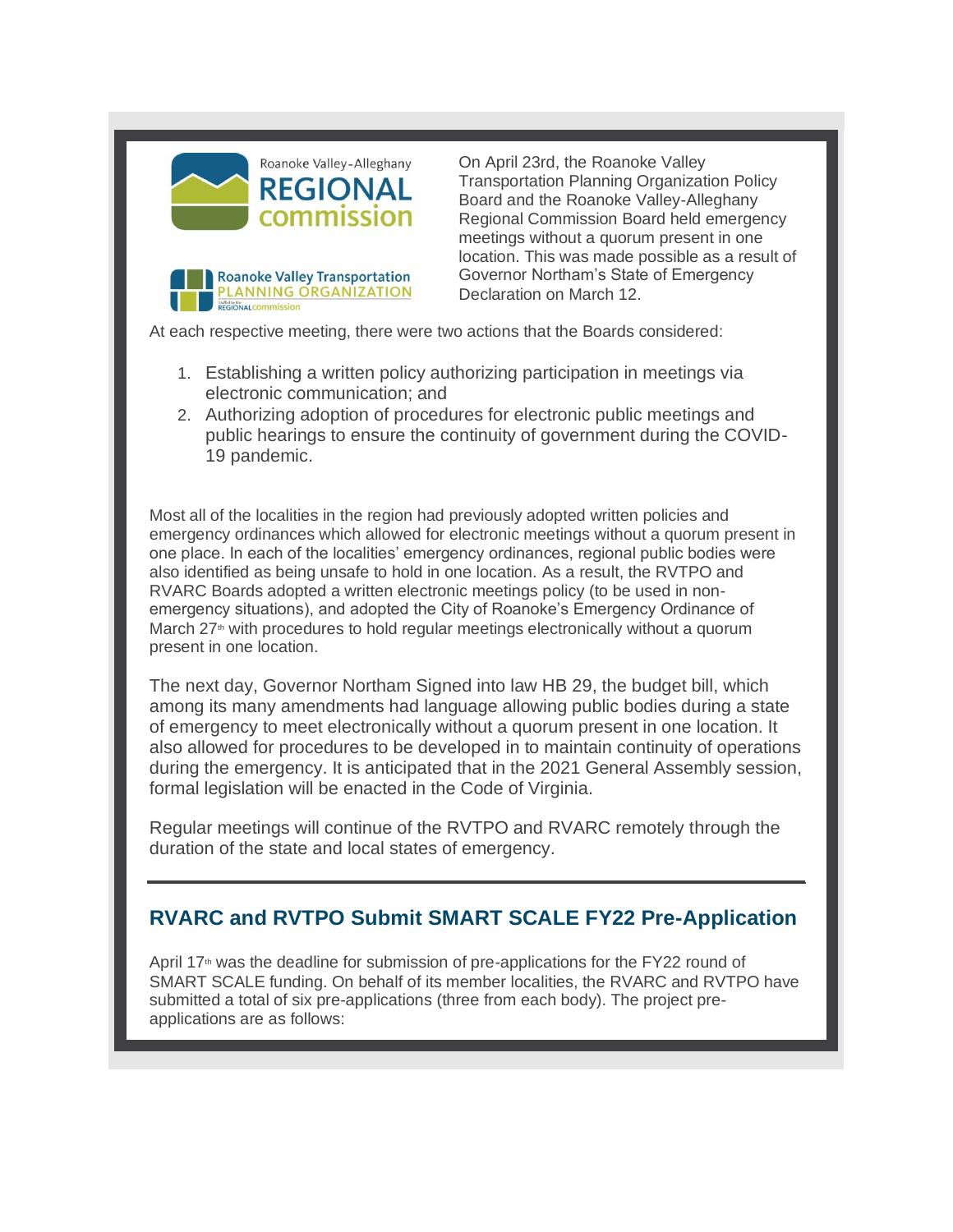| <b>Applicant</b> | <b>Project Location</b> | <b>Project Title</b>                                     | <b>Project Description</b>                                                                                                                                                                                                                                                                                                                                                                                                                                                                                                                                                                                                                                                 |
|------------------|-------------------------|----------------------------------------------------------|----------------------------------------------------------------------------------------------------------------------------------------------------------------------------------------------------------------------------------------------------------------------------------------------------------------------------------------------------------------------------------------------------------------------------------------------------------------------------------------------------------------------------------------------------------------------------------------------------------------------------------------------------------------------------|
| <b>RVARC</b>     | Botetourt Co.           | I-81 Northbound Safety Improvements MM167.4 to MM169.5   | The project is focusing on the improvement of the northbound<br>alignment which will however require the realignment of<br>southbound I-81 also. The proposed improvements would be<br>required between mile markers 166.7 and 169.4 and include the<br>interchanges located at Exit 167 and Exit 168. The alternatives<br>studied to date will require the northbound and southbound<br>lanes of I-81 to be realigned and the partial interchange at Exit<br>167 to be removed. To maintain full access to and from I-81 via<br>Route 11, Route 11 will be extended to Arcadia Road (Exit 168)<br>via a connection made to the southern terminus of Diamond Hill<br>Road. |
| <b>RVARC</b>     | Franklin Co.            | Roadway Improvements on Rtes. 220/613 (Naff Rd.)         | To construct an unsignalized Continuous Green T intersection<br>with no restriction for left turns off of Route 613; new right-turn<br>lane (SB) on U.S. Route 220; extension of NB acceleration lane<br>on U.S. Route 220.                                                                                                                                                                                                                                                                                                                                                                                                                                                |
| <b>RVARC</b>     | Roanoke Co              | I-581 at Exit 2 Interchange Improvements                 | Improve traffic operations and safety on Interstate 581 and on<br>Peters Creek Road. Eliminate weaves along northbound and<br>southbound I-581 between the loop ramps. Eliminate the<br>substandard merges and diverges along eastbound and<br>westbound Peters Creek Road at the I-581 ramps. Improve<br>access management between ramps and intersections along<br>Peters Creek Road. Integrate pedestrian accommodations<br>along Peters Creek Road.                                                                                                                                                                                                                    |
| <b>RVTPO</b>     | City of Roanoke         | Orange Avenue Improvements                               | Widen Orange Avenue from two lanes in each direction to three<br>lanes in each direction from and including the 11th Street, N.E.<br>intersection to approx. 1230 feet east of Gus NIcks Boulevard.                                                                                                                                                                                                                                                                                                                                                                                                                                                                        |
| <b>RVTPO</b>     | Roanoke Co              | Route 460 at West Ruritan Road Intersection Improvements | Construct a Thru-Cut at the intersection of Route 460 and West<br>Ruritan Road to prohibit northbound and southbound<br>movements to cross Route 460. These movements will instead<br>make U-turns at Blue Hills Village Drive and Valley Gateway<br>Boulevard. The West Ruritan Road intersection modifications<br>will result in a traffic signal phase reduction.                                                                                                                                                                                                                                                                                                       |
| <b>RVTPO</b>     | Roanoke Co              | Route 460 Intersections from Carson Rd. to Huntridge Rd. | Improve a series of four intersections with Innovative<br>Intersections to include the following: RCUT at Carson Road,<br>Seagull at East Ruritan Road, RCUT at Country Corner and<br>access changes at Huntridge Road. Pedestrian<br>accommodations may also be provided.                                                                                                                                                                                                                                                                                                                                                                                                 |

Roanoke County requested the I-581 interchange project after the RVARC Board endorsed two of their four available projects. The two U.S. 460 projects were conditionally endorsed by the RVTPO Policy Board but, at the time, the project scopes were undetermined. It is anticipated that these projects will be endorsed by the respective Boards in May.

All pre-applications are currently being pre-screened before the full application portal is opened in June. The deadline for the full application is August 1<sup>st</sup>.

### **Initial Unemployment Claims in the RVARC Region**

Over 17,000 unemployment claims have been filed in the region since mid-March according to the Virginia Employment Commission. The City of Roanoke has seen over 8,000 claims filed in this period. As expected, restaurants and the food service occupations have seen the largest number of claims, followed by office workers, production workers, personal care/service and sales occupations. The tables below show data for the RVARC region.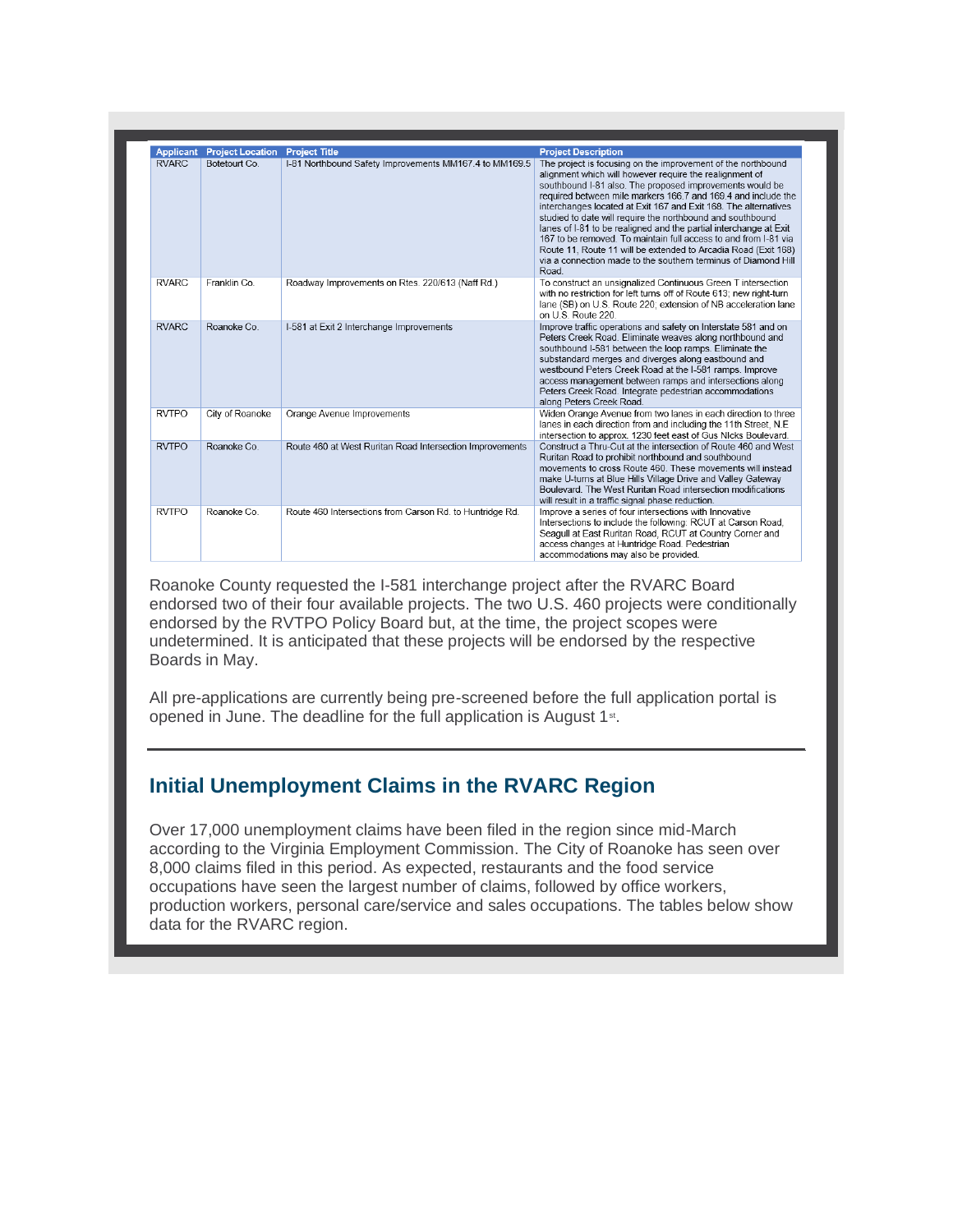| Initial Weekly Unemployment Claims by County/City |              |              |              |             |              |              |  |  |  |  |
|---------------------------------------------------|--------------|--------------|--------------|-------------|--------------|--------------|--|--|--|--|
| Locality                                          | Week<br>3/14 | Week<br>3/21 | Week<br>3/28 | Week<br>4/4 | Week<br>4/11 | Week<br>4/18 |  |  |  |  |
| Alleghany County                                  |              | 46           | 76           | 77          | 58           | 38           |  |  |  |  |
| <b>Botetourt County</b>                           | 4            | 93           | 310          | 356         | 280          | 196          |  |  |  |  |
| Craig County                                      | 1            | 9            | 39           | 48          | 52           | 23           |  |  |  |  |
| Franklin County                                   | 13           | 148          | 520          | 595         | 531          | 327          |  |  |  |  |
| Roanoke County                                    | 10           | 399          | 1,132        | 1,238       | 980          | 713          |  |  |  |  |
| Covington City                                    | 5            | 86           | 182          | 185         | 135          | 88           |  |  |  |  |
| Roanoke City                                      | 42           | 666          | 1,682        | 1,696       | 1,285        | 957          |  |  |  |  |
| Salem City                                        | 7            | 146          | 492          | 509         | 457          | 293          |  |  |  |  |
| <b>RVARC Total</b>                                | 83           | 1,593        | 4,433        | 4,704       | 3,778        | 2,635        |  |  |  |  |

Source: Virginia Employment Commission, April 24,

2020.

#### Initial Unemployment Claims by Occupation

#### March 1 - April 18

|                                                            | <b>RVARC</b>  |
|------------------------------------------------------------|---------------|
| <b>Occupation Type</b>                                     | <b>Region</b> |
| Food Preparation and Serving Related Occupations           | 5,405         |
| Office and Administrative Support Occupations              | 3,153         |
| Production Occupations                                     | 2,310         |
| Personal Care and Service Occupations                      | 2,063         |
| Sales and Related Occupations                              | 2,008         |
| Management Occupations                                     | 1,987         |
| Transportation and Material Moving Occupations             | 1,484         |
| Healthcare Support Occupations                             | 1,190         |
| Healthcare Practitioners and Technical Occupations         | 1,130         |
| Installation, Maintenance, and Repair Occupations          | 954           |
| Construction and Extraction Occupations                    | 747           |
| Educational Instruction and Library Occupations            | 733           |
| Building and Grounds Cleaning and Maintenance Occupations  | 653           |
| Arts, Design, Entertainment, Sports, and Media Occupations | 517           |
| Business and Financial Operations Occupations              | 431           |
| Architecture and Engineering Occupations                   | 294           |
| Computer and Mathematical Occupations                      | 280           |
| Community and Social Service Occupations                   | 267           |
| Protective Service Occupations                             | 168           |
| Life, Physical, and Social Science Occupations             | 143           |
| Legal Occupations                                          | 58            |
| Farming, Fishing, and Forestry Occupations                 | 55            |

Source: Virginia Employment Commission

Occupations are self reported

\*Aggregate Initial Claims for March 1, 2020-April 18, 2020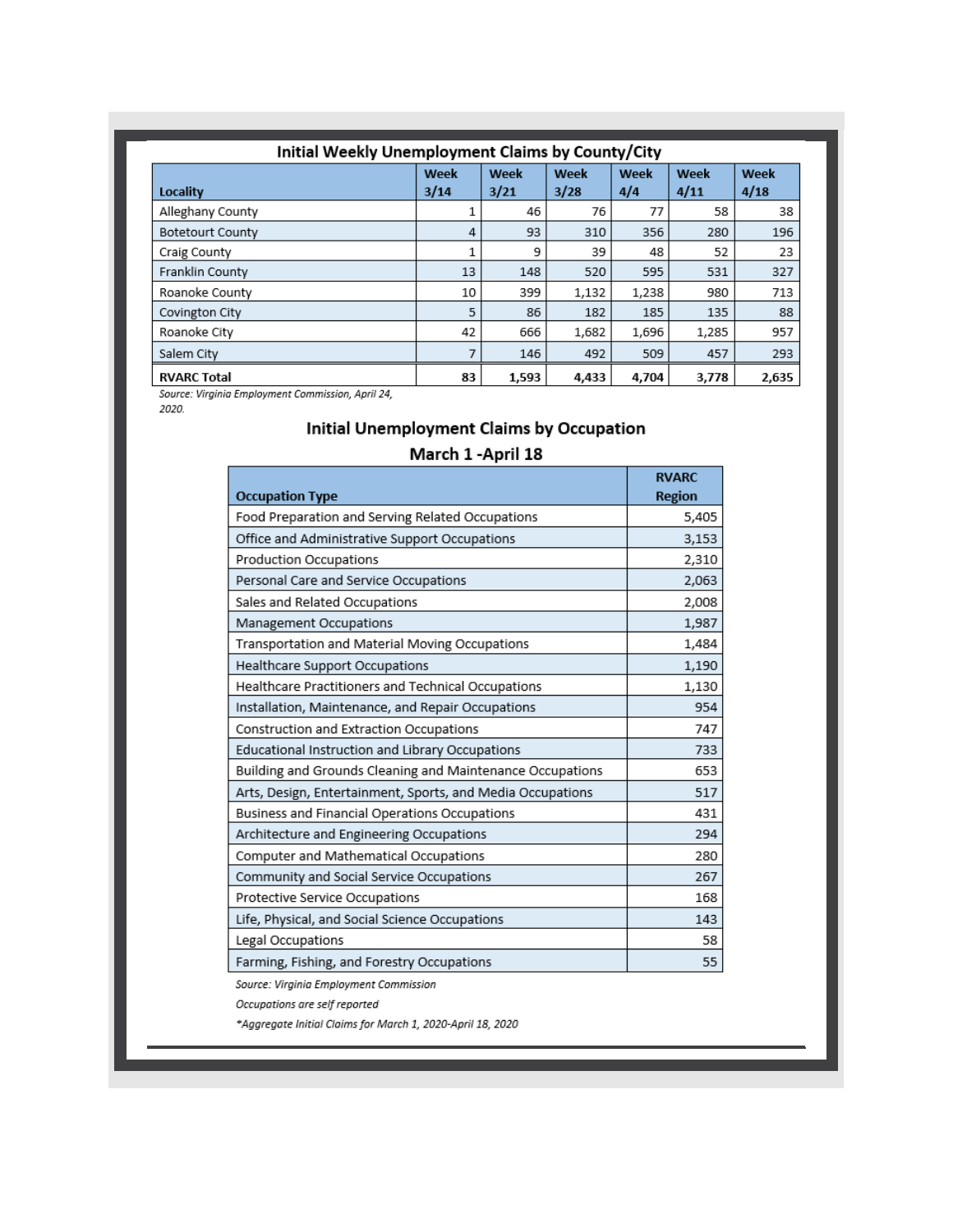#### **How to Help Your Streams**

Amanda McGee and Gabriel Irigaray, planners with the Roanoke Valley Alleghany Regional Commission, review Best Management Practices (BMPs) for improving water quality in the region.

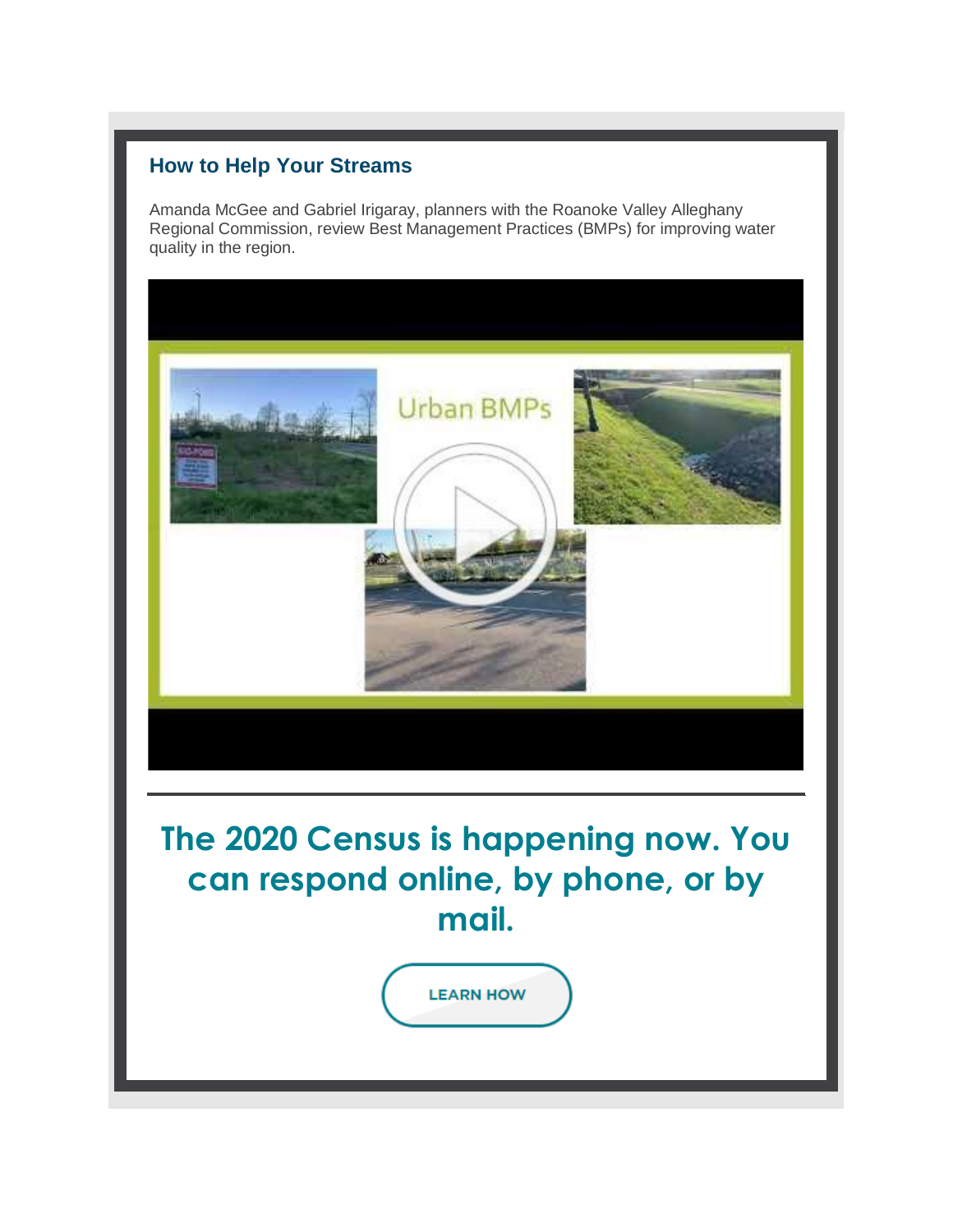# **Why is a Complete Census Count Important?**

- In 2016, Virginia received \$17,766,199,831 through 55 federal spending programs as  $\bullet$ a result of data collected from the 2010 Census
- \$4,553,022,000 was given to the Medical Assistance Program (Medicaid)
- \$1,169,412,644 was given to the Supplemental Nutrition Assistance Program (SNAP)
- \$1,024,381,647 was given to Highway Planning and Construction
- Over 1 million children under the age of five weren't counted in the 2010 Census
- Virginia was in the the top 10 states that had the highest number of undercounted children in the 2010 Census
- Children of color were missed twice as often in the 2010 Census as white children
- In Virginia, nearly a quarter of all children under five live in Northern Virginia, and the majority of those children are children of color
- Virginia, Arizona and Oregon are estimated to be frontrunners for an additional seat in the U.S. House

of Representatives if their population growth is on the high end of estimates

• Census data will determine the placement, advancement, and funding for universities, medical facilities, nonprofit organizations, research facilities, and emergency resources.



#Census2020 #VACompleteCount #CountOnVirginia

[2020 Census: Count on Virginia](http://r20.rs6.net/tn.jsp?f=001qA35Bk5bmE7uWTVxpPoGC7-UKewXoBxnEWNd27n5-ihluPD8OEyy5QNwhaX7yg5Ro-0t2v8Tewft-ltaWK5BXlpJUxv4z5SFXMT948e5r1FQZE6Ef1OOJBGASyIklEmqnMKowBPVxked2irylPBQpyQE3OQGMbxqZb7op00x5AcqjblpQwK_fQnAFWlcCkblm4yVBv00NxlSXarxqZa5_xPeChTxNIojJhomtQuG-DM=&c=bQq_XDB3oyXm2kXdE2PTNHyiW1TnblWvtlapOQkkoaGn2TsUfqqJrA==&ch=gsfU1nGedYAAgWvCoNDKxXSNzj4oljXcHb0LkvRSSJsq9KAOBZ72Fw==)

[Click here to see your locality's response rate](http://r20.rs6.net/tn.jsp?f=001qA35Bk5bmE7uWTVxpPoGC7-UKewXoBxnEWNd27n5-ihluPD8OEyy5VRGCWHO3-KY5SpLsZQb9ISf9wb3u6hcHKOUfS_gI-P3KwhTI8lV32Ln_08vV-FS1mSrzkKMAk4B2TTRnyLWLc3lLAzJJYrXTrxi-y4UX546ePPNIBmZe52lOiqifJJhhOHi6XQSKAKJH-x5yx8CpsDOh4wKxxVxGdoquJ2rXLrrqyqdx7fqeWoaN11OXfaThg==&c=bQq_XDB3oyXm2kXdE2PTNHyiW1TnblWvtlapOQkkoaGn2TsUfqqJrA==&ch=gsfU1nGedYAAgWvCoNDKxXSNzj4oljXcHb0LkvRSSJsq9KAOBZ72Fw==)

**Ongoing Projects**